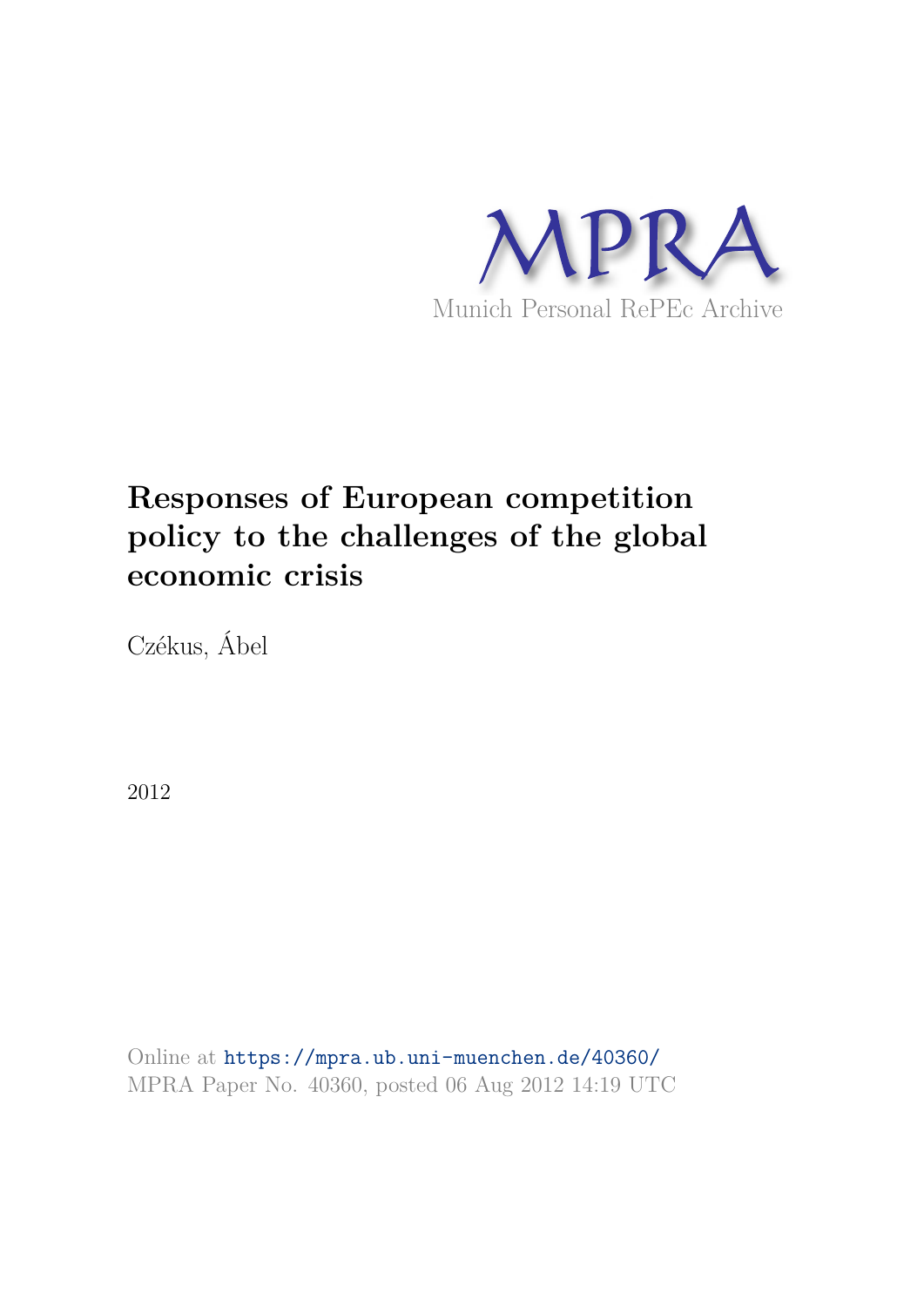## **Responses of European competition policy to the challenges of the global economic crisis**

#### Ábel Czékus

*European competition policy has been one of the common policies since the beginning of European integration. The European level economic policy coordination and the customs union have required a uniform framework for competition policy covering the whole Community.*

*Nowadays the economic integration of Europe is suffering from its biggest crisis ever, which also affects companies based and/or operating in Europe. This brings about new challenges for common competition policy as it has to assure, on one hand, a legal framework to maintain fair competition. The importance of cooperation between competition authorities, for example in the field of restrictive agreements, has been recognised by the European Commission. The Commission, on the other hand, has to deal with an increasing number of merger cases because, after the decline of the number of cases in 2008 and 2009, concentrations have started to intensify again. This is due to the recovery of companies in 2010 and the relaunch of lending activity. Also, competition policy has to stimulate markets as it is also a way to put the European economy on a growing path.*

*Much more emphasis should be put on state aid because it does not only spur economic growth but it could have negative effects as well. This type of excessive spending is problematic in the sense of competition policy and it could eventually even worsen the long term economic perspectives of Europe.*

*The crisis in Europe escalated three years ago. I summarise the legal development and guidelines relating to competition policy after 2008. I examine the block exemption schemes and the extended state aid activities. These are developments that may contribute to the recovery from the crisis. It is essentially important to shape competition policy so that it effectively guards companies' adaptation process to the new economic circumstances, and stimulates their economic activity.*

**Keywords**: competition policy, economic crisis, European Commission, legal development

## **1. Introduction**

Nowadays economic crisis has escalated in the European Union in 2008. The crisis, that has in the meantime become the most serious in the history of the European integration, is being derived from the weakness of the banking sector and regulation (Cejnar, 2011). Clemenz and Janssen (2011) emphasize that the crisis has had negative effects not only in the banking sector, but in the real economy as well. As the crisis is being prolonged responses to the effects of it from supranational and national levels become diversified. Sometimes these laws and enforced legislation raise the question of compatibility with the relevant EU law, in the most cases with these of competition regulations (mostly State aid).

Cejnar (2011) highlights the importance of the international organizations, like the United Nations. In 2010 the United Nations Conference on Trade and Development (UNCTAD) issued a guidance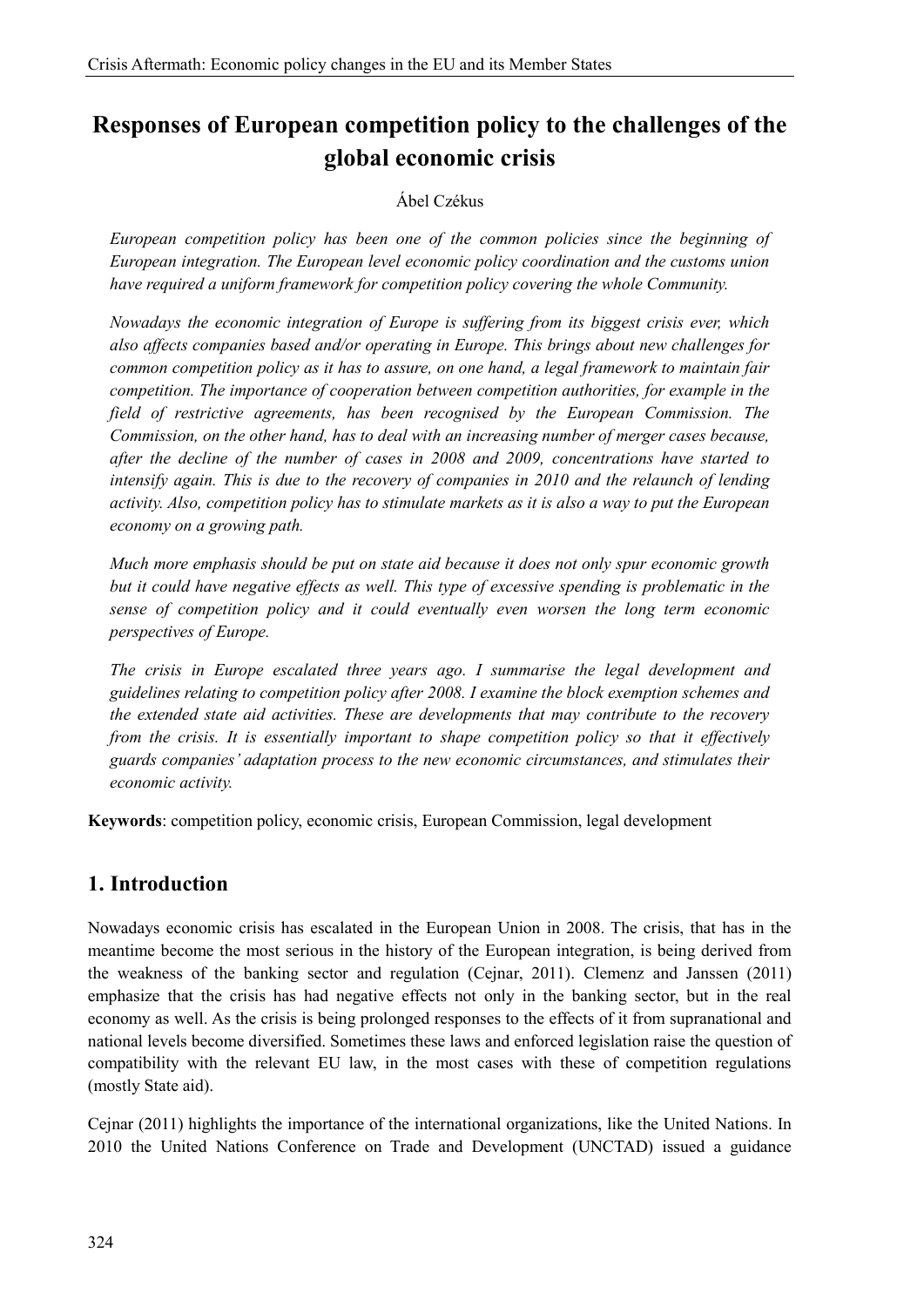relating to the competition policy for the time of economic crises. This highlights the importance of the competition authorities overcoming the economic crisis. It states:

*"In addition to increased coordination, the paper proposes that effective enforcement of competition policy and merger control requires that national laws are enforced with consistent rigor throughout the economic cycle and not relaxed in response to a recession. Furthermore, the paper draws attention to the increased importance of the role of competition advocacy during periods of economic troubles, stating that the effective enforcement of competition policy requires that competition advocacy is broadened to wider policy areas without compromising on the independence of competition authorities" (UNCTAD, 2010, 2nd paragraph of the executive summary).*

From the first shocks of the crisis considerable time has passed. The European Union has issued numerous binding and guiding provisions relating to the – beside others – competition policy. The policy making and enforcing power of the European Commission and national competition authorities is overwhelming. The goal of this paper is to summarize changes in the legislation approach relating to the EU competition policy.

The structure of the paper is as follows. Firstly, we will give a short overview about the competition policy system of the European Union. Dealing with a short overview of the antitrust regulation, mergers, and Sate aid policy is essential to highlight the importance of the reforms made during the crisis. In the next chapter, we will discuss the development of the legislation relating to the mentioned competition policy fields. The role of the European Commission could be presumed as pivotal in determination of the way the competition policy in the European Union progresses. Lastly, the summary will give an overall picture of changes in the European competition policy was made mostly between mid-2008 and 2010.

## **2. Overview of the common competition policy of the European Union**

Establishing the European Economic Community (EEC, 1957), European policy makers set up competition policy into the limited number of common policies. This was made in accordance with the desire of common economic policy and coordination throughout the EEC. Only a competition policy that is unique and binding in all of the member states could result in equal economic conditions.

In the Treaty of Rome the fields of the competition policy were being divided due to the object of the regulations. Articles 85-91 set clear conditions for enterprises that would like to operate in the common market (EEC, 1957). According to these, creating cartels and antitrust were forbidden, while eliminating of dumping was possible to be asked from the Commission (EEC, 1957, Article 91 (1)). Moving along, objects of articles 92-94 are member states – setting up the fundaments of a common Sate aid policy for the EEC MSs. The most important feature of these articles is the prohibition of State aid where interstate trade clause is applicable (EEC, 1957, Article 92 (1)). The portioning (regulations for enterprises and states) reflects the importance of competition issues not only for private companies but states as well. It should also be highlighted that for these competition regulations it was a crucial need avoiding market distortion and creating a common economic area, according to the initial liberalization of movement of capital.

These major ways of regulation were being transferred to the later amendments of the Treaty establishing the European Economic Community. No great change in the initial concept was made; however, the structure and objectives were being refined. While the Treaty (now the provisions of the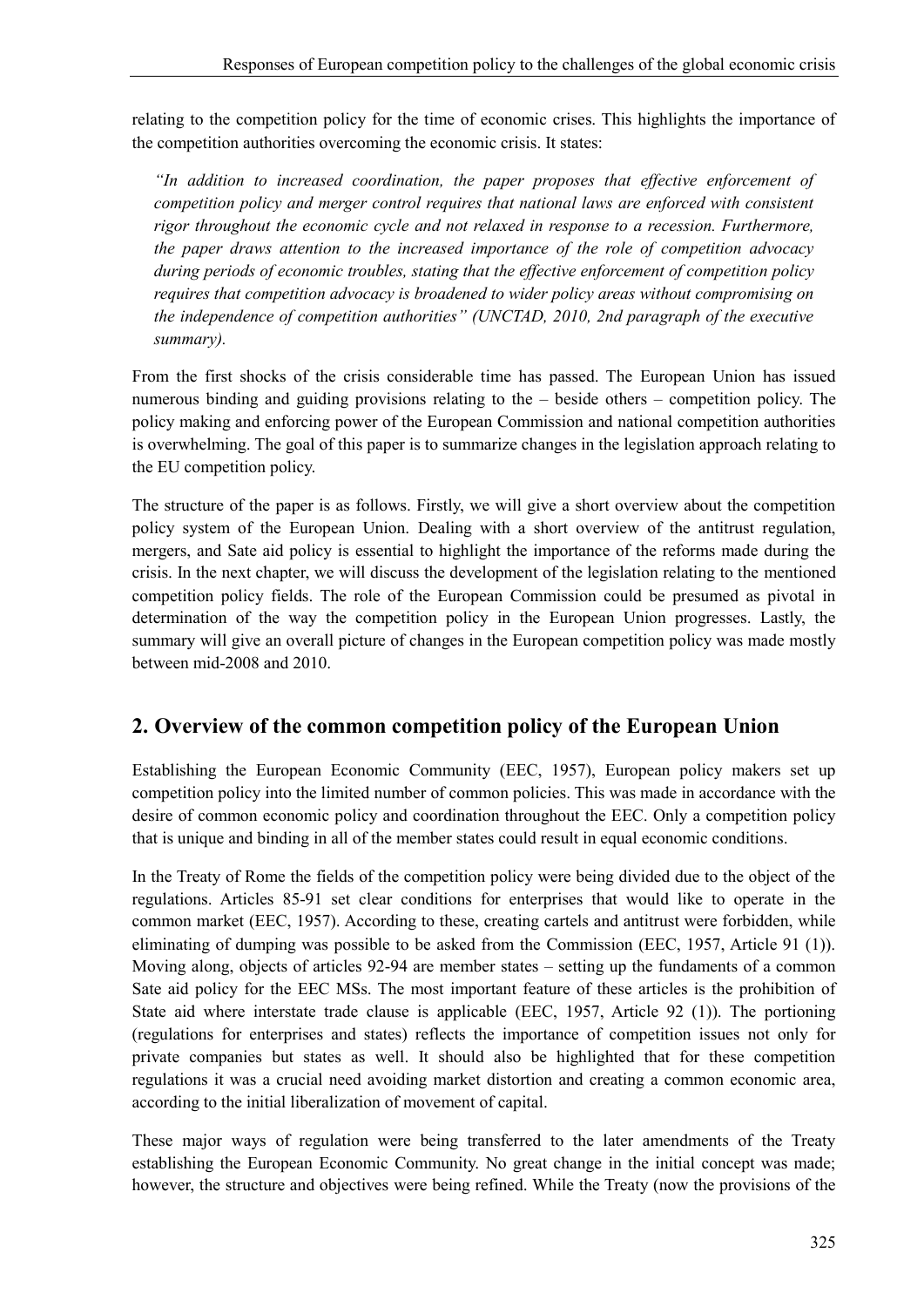Treaty on the Functioning of the European Union, Articles 101-109) lays down the core of the competition regulation, by the normal decision making process accepted secondary law supplement primary ones. Interpretation of the European Court should be noted as well as a "source" of law.

On the highest EU level, the commissioner- and Directorate General for Competition is responsible for the common competition policy.

## **3. Competition policy and the crisis – effects and consequences**

After a short overview about the basic provisions of the legal background of the EU competition policy, we are going on dealing with the effects of the economic crisis on the competition policy of the European Union. According to the classical approach of economic prosperity cycles, economic developments occur on a wavering manner. These waves – now downturn – could restructure economies and shape a new institutional order. Hereafter we examine this phenomenon screened on the EU competition policy.

### **3.1. Psychology of the crisis regarding to the competition policy**

Nobody challenges that competition policy has crucial role regulating markets' working in a market economy. This role appreciates during economic crisis since economic actors' likelihood for deflection is much higher than it is in normal circumstances. For this sake cutting regulations back is not an optimal way of spurring the economy. Niminet (2009, p. 68) says in reference to the Great Depression of 1929-33 that *"weakening competition laws as a tool to combat economic difficulties may have the opposite effect and works to prolong the crisis."*

In the economic crisis the biggest challenge for the European Union competition policy was/is to ensure and enforce common rules on the field of common policy mentioned, while "*the problem … was that there was a diverse range of urgent (and ad hoc) national approaches to the crisis*" (Cejnar, 2011, p. 207). The author also reflects that the EU was concerned to avoid bid in the volume of national subsidies, to prevent the common market from distortions, to maintain legal certainty, not to be discriminatory in crisis management, etc. Therefore the EC competition policy can be regarded from two aspects: it should eliminate anti-competitive elements from the enterprises' competition practice, on one hand, and, on the other hand, to help MSs with appropriate/exceptional measures overcoming economic crisis, challenges in economic life.

Since the EU is a supranational organization, instead of enterprises MSs play important role in crisis management. However, this doesn't mean exclusivity of the former entity (or, in a broader sense: the exclusivity of governmental [including the EU institutions as well] command) overcoming the crisis, but without stricter regulation the recession couldn't be fought. As Cejnar (2011) thinks, more regulation and corporate governance is needed for success. The open question is if these "measures" help winning back confidence on the market and in the free market economy.

#### **3.2. Changes in competition policy regulation since mid-2008**

In this subchapter we will examine the development of competition policy branches (antitrust regulation, mergers and Sate aid). Decision makers await from these measures to spur the European economy, to initiate economic growth, to achieve and later maintain budgetary stability, to handle unemployment and calm down social pressure. These – macroeconomic – fields of intervention are mostly related to state activity, therefore we will firstly deal with Sate aid regulation. Hereinafter the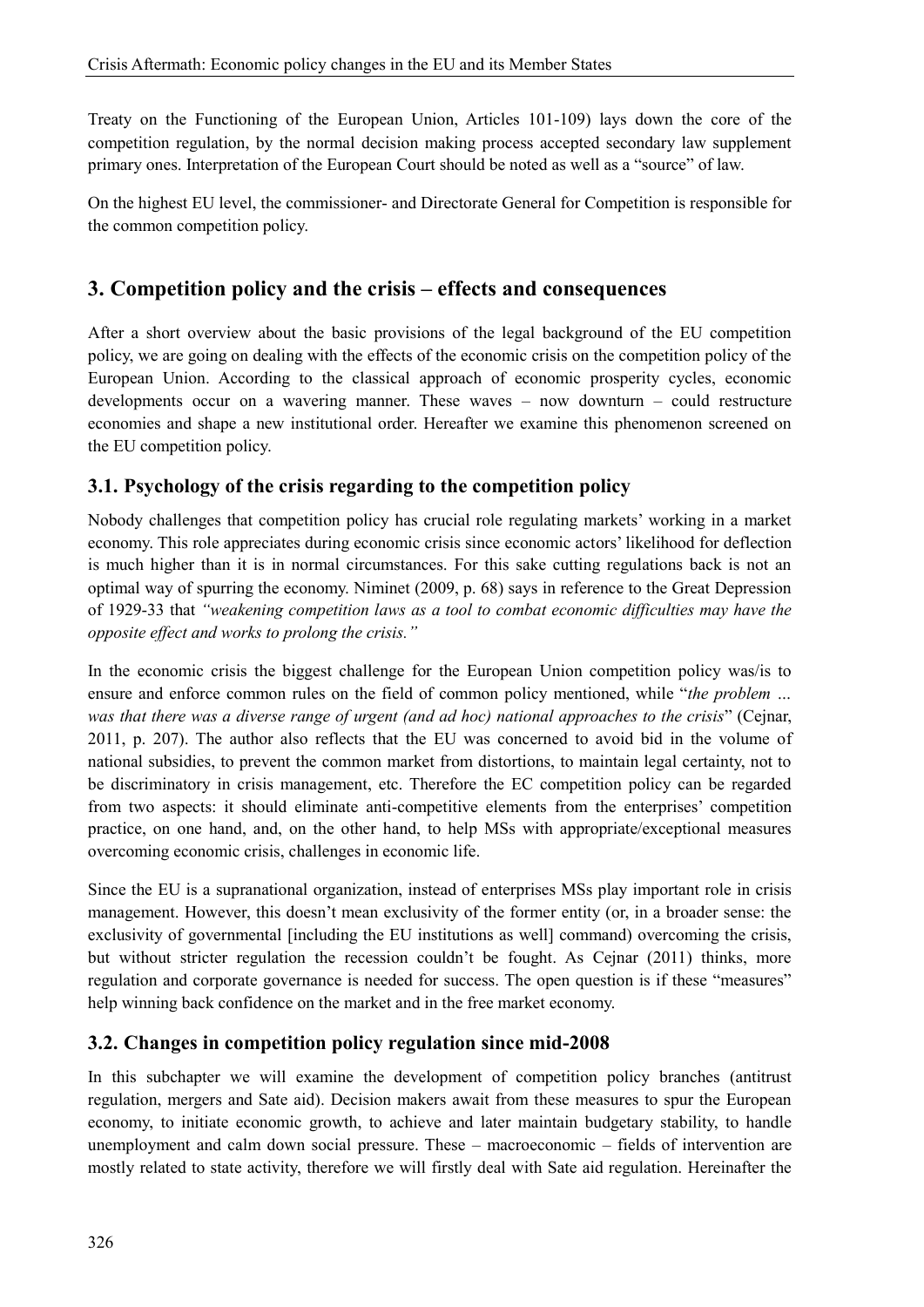emphasize will be put on the other fields of competition policy for the purpose getting a complete picture about the changes in the EC competition policy.

#### **3.2.1 State aid regulations**

Due to the Article 107 of the Treaty of Functioning of the European Union, "*… any aid granted by a Member State or through State resources in any form whatsoever which distorts or threatens to distort competition by favouring certain undertakings or the production of certain goods shall, in so far as it affects trade between Member States, be incompatible with the internal market*" (TFEU, 2010). This means generally that granting State aid is prohibited in all of the Member States avoiding distortion of the internal market. By the way, this provision is dated back to the Treaty establishing the European Economic Community.

In 2005 a reform was initiated with the clear aim of setting the State aid activity in service of Lisbon strategy (Pelle, 2010). This new concept targeted innovation lead investment, regionalism, improvement of human capital, etc. A new (i.e. broader) group exemption scheme was created as well supporting the achievement of above mentioned goals. The group exemption scheme (800/2008/EC regulation<sup>1</sup>) put great emphasize on creating a new, innovation led economy, with special focus on SMEs. Thanks to the deepening crisis, the development of the State aid regulation was being diverted from the shortly reviewed orbit. A new way of Commission work was initiated: this was crisis management.

State aid regulation has the biggest effect on crisis management. This is due to the fact that state intervention doesn't affect only real economy rescue but the rescue of the financial sector as well (EC, 2011a; Nicolaides and Rusu, 2010). However, this latter was more important due to the loaning activity and the relating (absence of) confidence. This dual approach was being recognized by the MSs and the European decision making institutions. This situation presumed increased State aid activity and since the European Commission is the guardian of the Treaty provisions, it had to respond swiftly on the new circumstances. The State aid/GDP ratio, as it is illustrated on Figure 1, reached high level in some Member States in 2009.

The European Commission issued from the autumn of 2008 approximately a dozen of communications, temporary frameworks and working documents and amendments handling the situation the crisis have brought (EC 2011a). The issues, that are correlated to the European Economic Recovery Plan, could be considered as reactions on emerging State aid novelties. It is worth to note that these "allowances" do not grant total freedom for MSs to spur national economies with financial assets. "They [MSs] have also been required to submit realistic restructuring plans and compensate competitors to the extent possible for distortions caused by aid" (Nicolaides and Rusu, 2010, p. 763). The authors highlight the importance of the following documents adopted by the EC combating the financial crisis (Nicolaides and Rusu, 2010, pp. 762-763):

- "application of State Aid Rules to Measures Taken in Relation to Financial Institutions in the Context of the Current Global Financial Crisis
- Recapitalisation of Financial Institutions in the Current Financial Crisis: Limitation of Aid to the Minimum Necessary and Safeguards against Undue Distortions of Competition
- Treatment of Impaired Assets in the Community Banking Sector

<sup>1&</sup>lt;br>
<sup>1</sup> See full text: http://eur-lex.europa.eu/LexUriServ/LexUriServ.do?uri=OJ:L:2008:214:0003:01:EN:HTML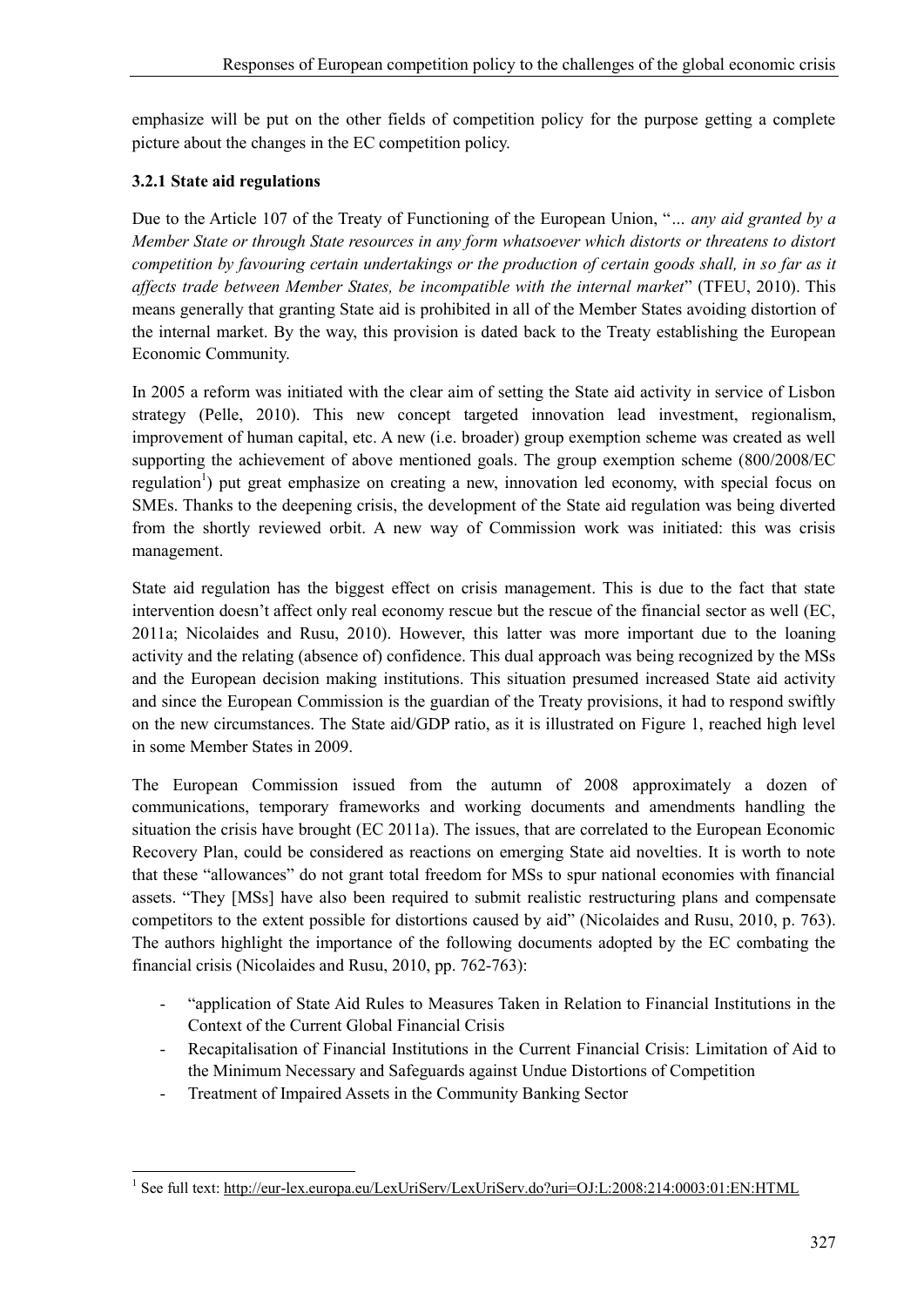- Return to Viability and the Assessment of Restructuring Measures in the Financial Sector in the Current Crisis Under the State Aid Rules (Restructuring Communication for Financial Institutions), and
- A Temporary Framework for State Aid Measures to Support Access to Finance in the Current Financial and Economic Crisis."



**Figure 1. Total State aid/GDP ratio in EU MSs, 2009**<br>**Estonia**  $\leftrightarrow$ 

According to the European Commission's report, in a two years long period after the 1st of October 2008, it made more than 200 decisions in State aid issues in the financial service sector (EC, 2010a). The Commission approved intervention measures that amounts  $\epsilon$  4 588.90. This was 39% of the GDP of EU-27 for 2009 (EC, 2010a).<sup>2</sup> Table 1 details this amount according to aid instruments.

<sup>&</sup>lt;sup>2</sup> For the period from 1st of October 2008 to 1st of October 2010.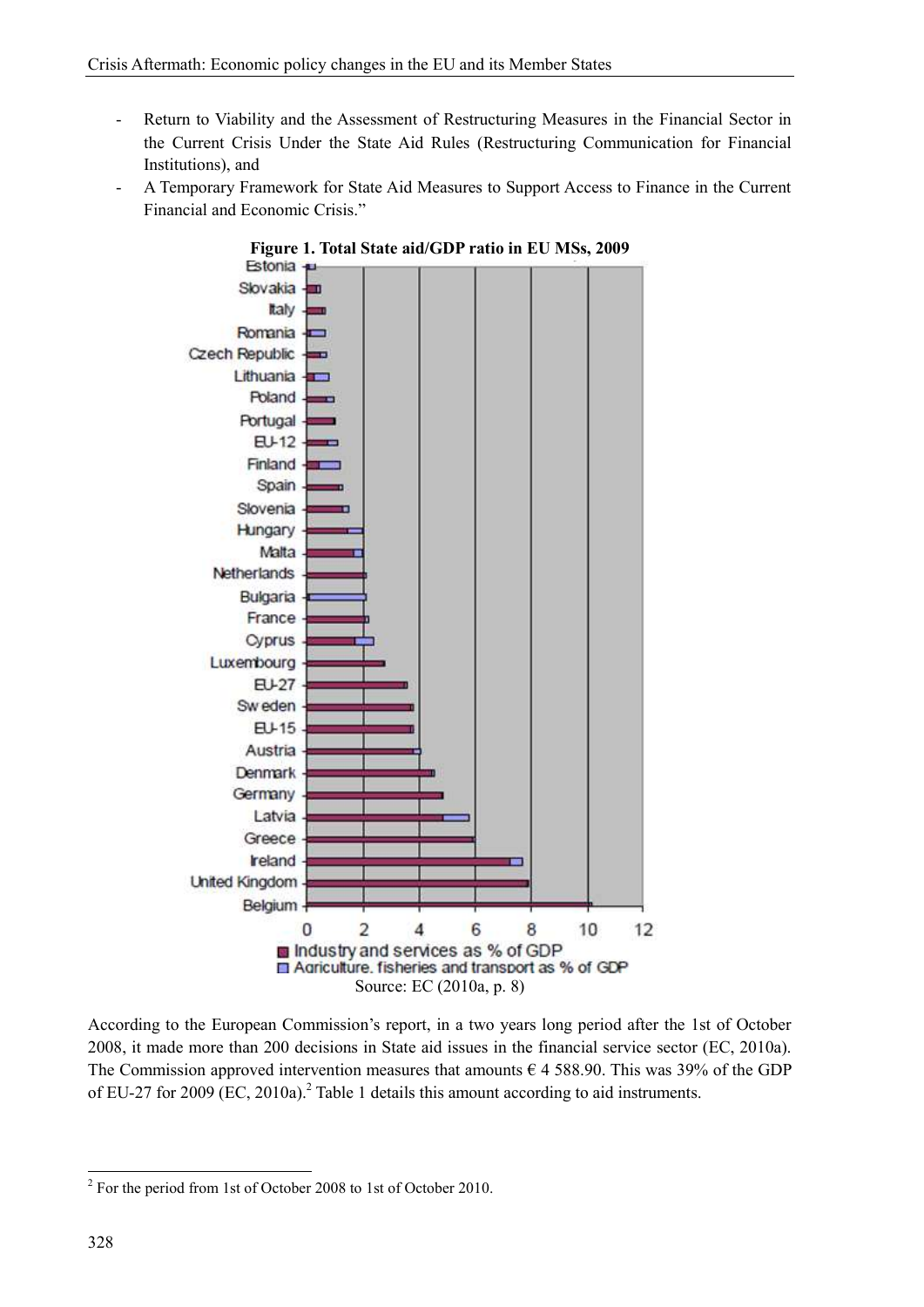| Aid instrument        | Amount  | $%$ of EU-27 GDP |  |  |
|-----------------------|---------|------------------|--|--|
| <b>Guarantees</b>     | 3485.25 | 30               |  |  |
| Recapitalisation      | 546.08  | 45               |  |  |
| Impaired assets       | 401.79  | 3.3              |  |  |
| Liquidity instruments | 155.77  |                  |  |  |
| Source: EC $(2010a)$  |         |                  |  |  |

| Table 1: Commission-approved Sate aid measures by aid instruments in 2009, $\epsilon$ billion |  |  |
|-----------------------------------------------------------------------------------------------|--|--|
|                                                                                               |  |  |

It should be noted that the European Commission highlighted in its working document that "Member States relied principally on guarantee measures which had a stabilising effect for the financial sector without weighing heavily on the public finances as opposed to more interventionist instruments such as recapitalisations or the cleaning of impaired assets. In addition, nearly 70% of approved aid relates to just 5 Member States (the United Kingdom, Ireland, Denmark, Germany and France)" (EC, 2010a, p. 47). This reflects the relative importance of aid instruments and the biggest actors of rescue measures. However, Italy as one of the biggest European economy, is not among them.

A more detailed picture can be seen examining Table 2. Table 2 represents Table 1 on a more detailed way. It is divided into the two major components of the total State aid (schemes and ad hoc interventions) and shows the actually used, and aid element amount of State aid. According to the EC working document, the 2009 actually used aid<sup>3</sup> was  $\epsilon$  1106.54 billion (GDP ratio 9.3%), while MSs<sup>2</sup> aid element<sup>4</sup> 351.68  $\epsilon$  billion (EC, 2010a).

| Approved  | Actual use      | Aid element | Total crisis |  |
|-----------|-----------------|-------------|--------------|--|
| volume    | 2009            | 2009        | aid granted, |  |
| 2008-2010 |                 |             | % of GDP     |  |
| 3478.96   | 727.38          | 180.91      | 1.53%        |  |
| 3026.28   | 612.59<br>77.33 |             | $0.6\%$      |  |
| 348.64    | 95.15           | 95.15       | $0.8\%$      |  |
| 62.17     | 1.4             | 1.4         | 0.01%        |  |
|           |                 |             |              |  |
| 41.87     | 18.23           | 8.6         | 0.05%        |  |
|           |                 |             |              |  |
|           |                 |             |              |  |
| 1109.94   | 379.16          | 170.76      | 1.44%        |  |
|           |                 |             |              |  |
| 458.97    | 214.3           | 50.81       | 0.4%         |  |
| 197.44    | 46.36           | 44.49       | 0.3%         |  |
| 339.63    | 108.38          | 73.87       | 0.6%         |  |
|           |                 |             | 0.01%        |  |
|           |                 |             |              |  |
| 4588.90   | 1106.54         | 351.68      | 2.9%         |  |
|           | 113.9           | 11.11       | 1.5          |  |

**Table 2: Summary table on maximum Commission-approved volumes, nominal amount and aid element, in € billion**

Source: EC (2010a, p. 48-49)

<sup>&</sup>lt;sup>3</sup> Actually used amount (or nominal amount) expresses the actual volume of aid which was implemented by the MSs.

<sup>&</sup>lt;sup>4</sup> Aid element (or gross grant equivalent) shows monetary advantage granted to individual banks.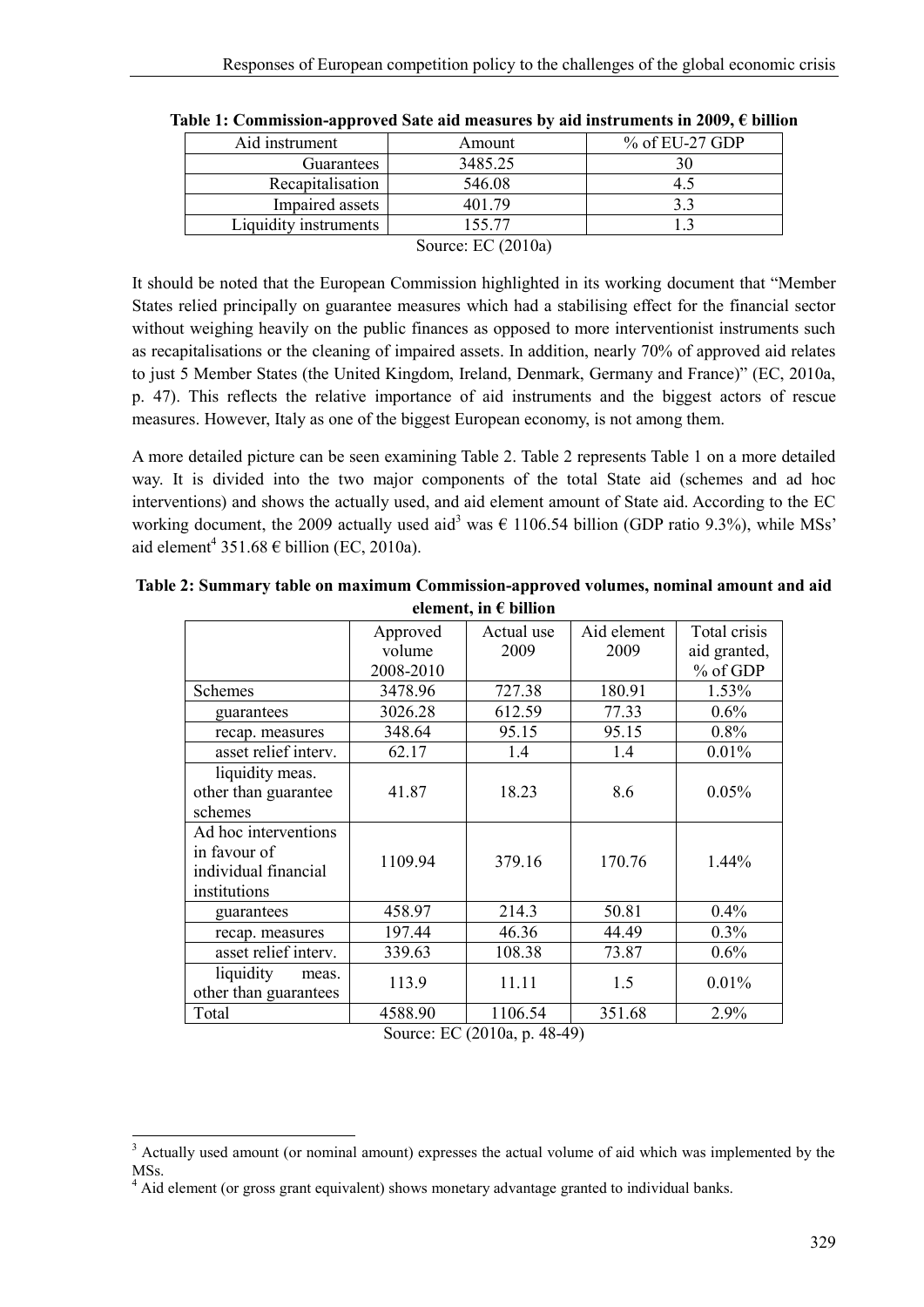#### *Temporary framework for State aid*

One of the preceding documents relating to the State aid that is issued by the European Commission handling the economic crisis was adopted on the 17th of December 2008. The document is named "Communication from the Commission – Temporary framework for State aid measures to support access to finance in the current financial and economic crisis"<sup>5</sup> and mirrors the standpoint of the European Commission about the "new role" of State aid. The main changes are, inter alia, higher upper limit of State aid, risk capital, loans and credit guarantees (Nicolaides and Rusu 2010). According to the Communication of the Commission, State aid regulation should be interpreted more submissively in relation to the following aspects of Sate aid (EC, 2009a):

- compatible limited amount of State aid
- aid in the form of guarantees
- aid in the form of subsidized interest rate
- aid for production of green products
- risk capital measures.

Two months later the EC placed an amendment<sup>6</sup> to the Temporary framework for State aid measures to support access to finance in the current financial and economic crisis (discussed above). One of the most important changes the amendment contained set a "limit" of intervention for MSs. The second point of the amendment draws as follows: "Therefore Member States have to show that the State aid measures notified to the Commission under this framework are **necessary**, **appropriate** and **proportionate** to remedy a serious disturbance in the economy of a Member State and that all the conditions are fully respected" (EC, 2009b, p. 1, bold mine).

#### *Financial sector rescue*

Immediately after the escalation of the financial and economic crisis in the European Union, the Council of the European Union, in formation of ECOFIN, issued his views about the crisis management in the financial sector (on the 7th of October 2008.). The Conclusion emphasizes that "the priority is to restore confidence and proper functioning of the financial sector" (ECOFIN, 2008, p. 1). Due to the ECOFIN, other important steps are to support financial institutions, to ensure liquidity, to achieve full transparency, to protect the interests of depositors, to put the Stability and Growth Pact in service of the stabilisation, etc. (ECOFIN, 2008). The ECOFIN agreed on common principles as well. These are as follows:

- interventions should be timely and temporary
- interventions should respect the interests of taxpayers
- consequences of the intervention should be born by existing shareholders
- MS governments should carry about a change of management
- the remuneration of the management could be checked by the MS governments
- competitors' interests must be protected
- paying attention on negative spillover effects of the interventions (ECOFIN, 2008; Mateus, 2009).

Demonstrating the above mentioned rescue operations, Table 3 shows the 2009 expenditures on guarantees granted for liabilities of financial sector. The approved volume for 2008-2010 with its amount of 3485.25 billion  $\epsilon$  is grandiose.

<sup>&</sup>lt;u>.</u> <sup>5</sup> See full text: http://ec.europa.eu/competition/state\_aid/legislation/temporary.html

<sup>&</sup>lt;sup>6</sup> See full text: http://ec.europa.eu/competition/state\_aid/legislation/atf\_en.pdf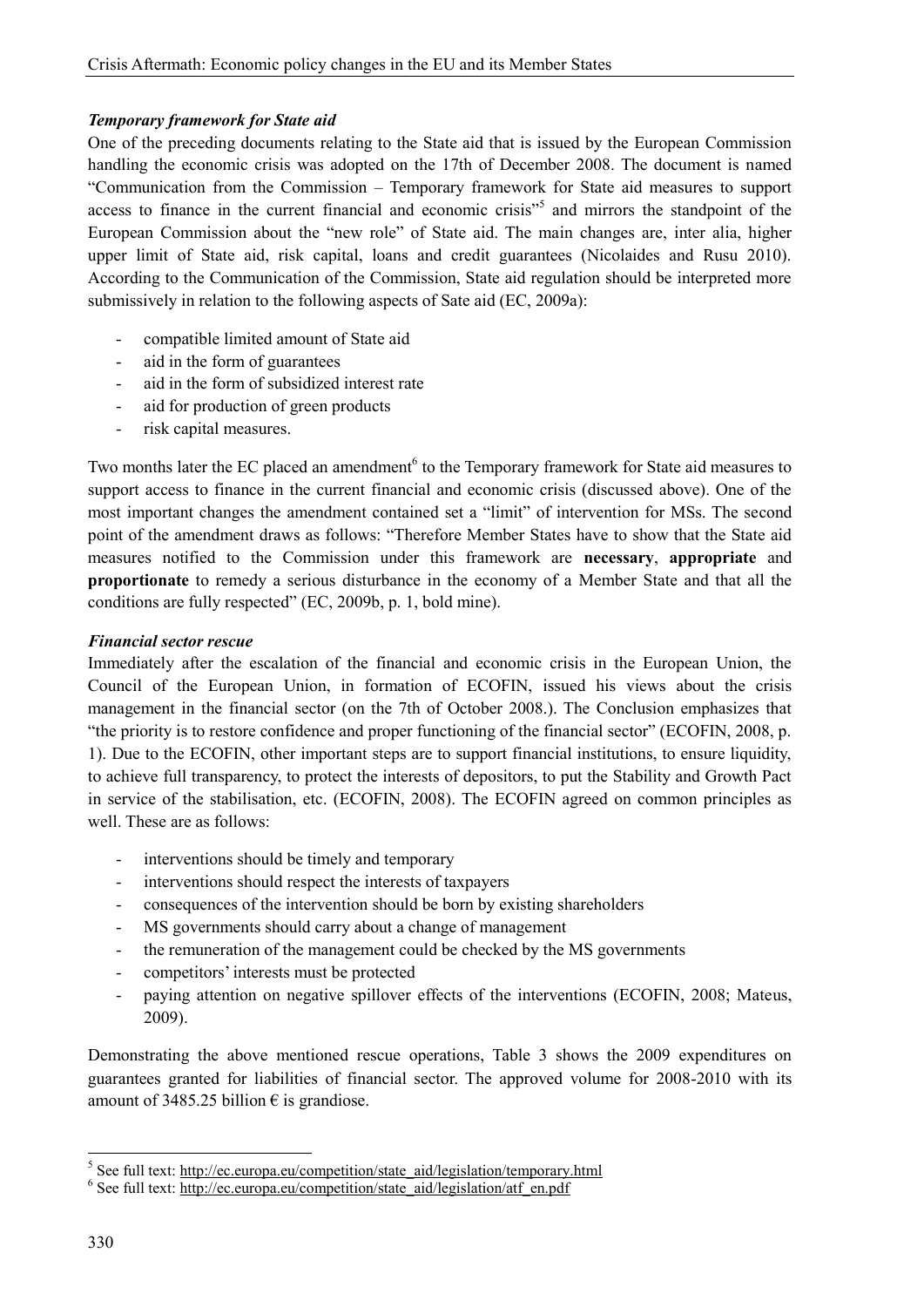|                           | Approved        | Actual use in | Aid element for | % of aid element   |
|---------------------------|-----------------|---------------|-----------------|--------------------|
|                           | volumes         | 2009          | 2009            | in relation to EU- |
|                           | $(01.08.2008 -$ |               |                 | 27 GDP for 2009    |
|                           | 31.7.2010)      |               |                 |                    |
| <b>Schemes</b>            | 3026.28         | 612.59        | 77.33           | $0.6\%$            |
| Ad hoc<br>interventions   | 458.97          | 214.3         | 50.81           | $0.4\%$            |
| Total                     | 3485.25         | 826.89        | 128.14          | $1\%$              |
| Source: EC (2010a, p. 52) |                 |               |                 |                    |

**Table 3: Guarantees granted for liabilities of financial institutions in 2009, € billion**

On the 25th of October 2008 the European Commission issued his point of view about the rescue of the financial institutions. The document, that is in accordance with the 7th of October 2008 ECOFIN Council Conclusions, is named "Communication from the Commission – The application of State aid rules to measures taken in relation to financial institutions in the context of the current global financial crisis"<sup>7</sup> and contains the main guidelines the EC considers applicable to overcome the economic crisis in the financial sector. As the document says,

*"The ECOFIN Council on 7 October 2008 adopted Conclusions committing to take all necessary measures to enhance the soundness and stability of the banking system in order to restore confidence and the proper functioning of the financial sector. The recapitalisation of vulnerable systemically relevant financial institutions was recognized as one means, among others, of appropriately protecting the depositors' interests and the stability of the system. It was further agreed that public intervention has to be decided on at national level but within a coordinated framework and on the basis of a number of EU common principles. On the same occasion the Commission offered to shortly issue guidance as to the broad framework within which the State aid compatibility of recapitalisation and guarantee schemes, and cases of application of such schemes, could be rapidly assessed" (EC, 2008a, p. 1, bold mine).*

#### *Recapitalisation of financial institutions*

The Commission posted a new Communication that affects the banking sector as well. The "Communication from the Commission – The recapitalisation of financial institutions in the current financial crisis; limitations of aid to the minimum necessary and safeguards against undue distortions of competition<sup>38</sup> was aimed to supplement the ECOFIN Conclusions (that of 7th of October 2008) and Eurogroup statement on crisis management. As it can be read in the introduction of the Communication, [the Banking Communication] "recognizes that recapitalisation schemes are one of the key measures that Member States can take to preserve the stability and proper functioning of financial markets" (EC, 2008b, p. 2.). The Communication accepted the statement of the mentioned forums taking from them that

*"Governments commit themselves to provide capital when needed in appropriate volume while favouring by all available means the raising of private capital. Financial institutions should be obliged to accept additional restrictions, notably to preclude possible abuse of such arrangements at the expense of non beneficiaries, [and] legitimate interest of competitors must be protected, in particular through the State aid rules" (EC, 2008b, p. 2, bold mine).*

 $\frac{1}{\sqrt{7}}$  See full text:

<http://eur-lex.europa.eu/LexUriServ/LexUriServ.do?uri=OJ:C:2008:270:0008:0014:EN:PDF> 8 See full text:

<http://eur-lex.europa.eu/LexUriServ/LexUriServ.do?uri=OJ:C:2009:010:0002:0010:EN:PDF>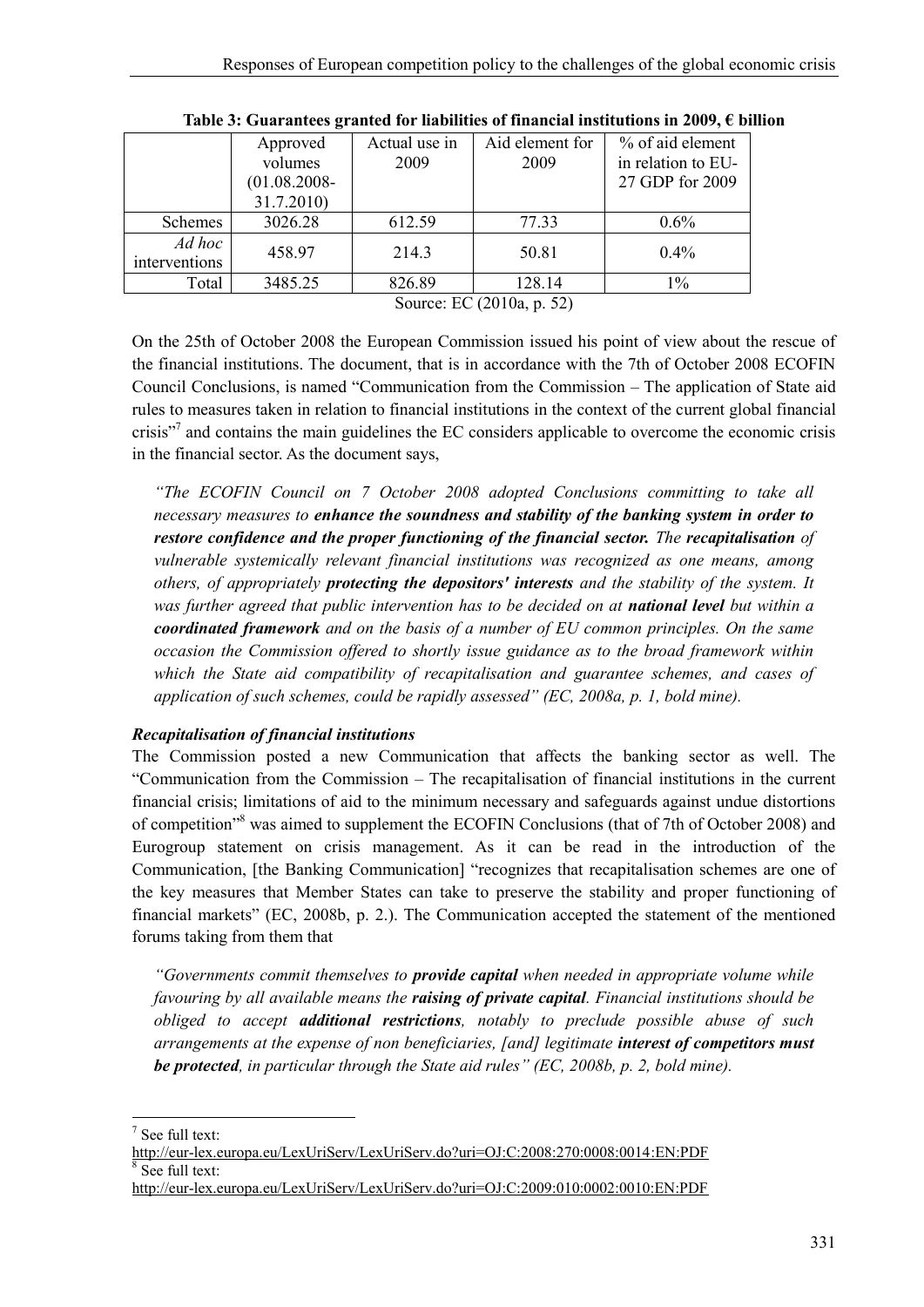The Communication sets common objectives that should be followed. It concerns restoring financial stability, beside others for the purpose of ensuring lending operations to real economy. It marks as common objective treating insolvency as systematic risk. The guideline, stressing the depth of the crisis, mentions the collapse of Lehmann Brothers as well (EC, 2008b). However, the goals listed are strictly correlated to each other and cannot be achieved separately.

Similarly, the European Commission in his working document for State aid informs us about the aggregated amount of State aid spent for recapitalization. This is represented in Table 4. As we can compare the amount for recapitalization and financial sector rescue, we can state that the latter counts far more bigger amount than the previous expenditure.

|                         | Approved        | Actual use in | Aid element for | % of aid element   |
|-------------------------|-----------------|---------------|-----------------|--------------------|
|                         | volumes         | 2009          | 2009            | in relation to EU- |
|                         | $(01.08.2008 -$ |               |                 | 27 GDP for 2009    |
|                         | 31.7.2010)      |               |                 |                    |
| Schemes                 | 348.64          | 95.15         | 95.15           | 0.8%               |
| Ad hoc<br>interventions | 197.44          | 46.36         | 44.49           | $0.3\%$            |
| Total                   | 546.08          | 141.51        | 139.64          | 1.1%               |
| -- -                    |                 |               |                 |                    |

#### **Table 4: Recapitalisation measures for 2009, in € billion**

Source: EC (2010a, p. 53)

It should be noted that the Communication lists three types of possible distortions of competition that could occur by recapitalisation. Member State bank recapitalization may not result in distortion of competition by giving undue competitive advantage to his own banks. National assistances ensured to banks may lead to "subsidy race among Member States" (EC, 2008b, p. 3), therefore it could result in a disadvantageous situation for other MSs financial institutions. This point is characterized by "ensuring fair competition between Member States" (EC, 2008b, p. 3). On the other hand, there is no differentiation between the banks of MSs, therefore it could give an undue advantage for banks with worst results ("ensuring fair competition between banks" (EC, 2008b, p. 3). And thirdly, it is avoidable for the banks to be rescued only by public sources, but they have to look for sources from the markets as well. This principle is known as "ensuring a return to normal market functioning" (EC, 2008b, p. 3). The European Commission would have particular role in the assessment of the risk, and eligibility and criteria.

#### *Question of impaired bank assets*

The European Commission communicated in the spring of 2009 its views about the treatment of impaired assets that emerge in the banking sector.<sup>9</sup> The European Union and Member States recognized at the beginning of the crisis that without support (i.e. State aid and interventions) the banking system was not sustainable in the Community. For these purpose they introduced the above mentioned rescue measures. However, an other supporting scheme was communicated by the EC, and it was relating to the impaired bank assets. It, as the fourth paragraph of the introduction says, "… focuses on issues to be addressed by Member States in considering, designing and implementing asset relief measures. At a general level, those issues include the rationale for asset relief as a measure to safeguard financial stability and underpin bank lending, the longer-term considerations of bankingsector viability and budgetary sustainability to be taken into account when considering asset relief measures and the need for a common and co-ordinated Community approach to asset relief, notably to

<sup>9</sup> See full text on

<http://eur-lex.europa.eu/LexUriServ/LexUriServ.do?uri=OJ:C:2009:072:0001:0022:EN:PDF>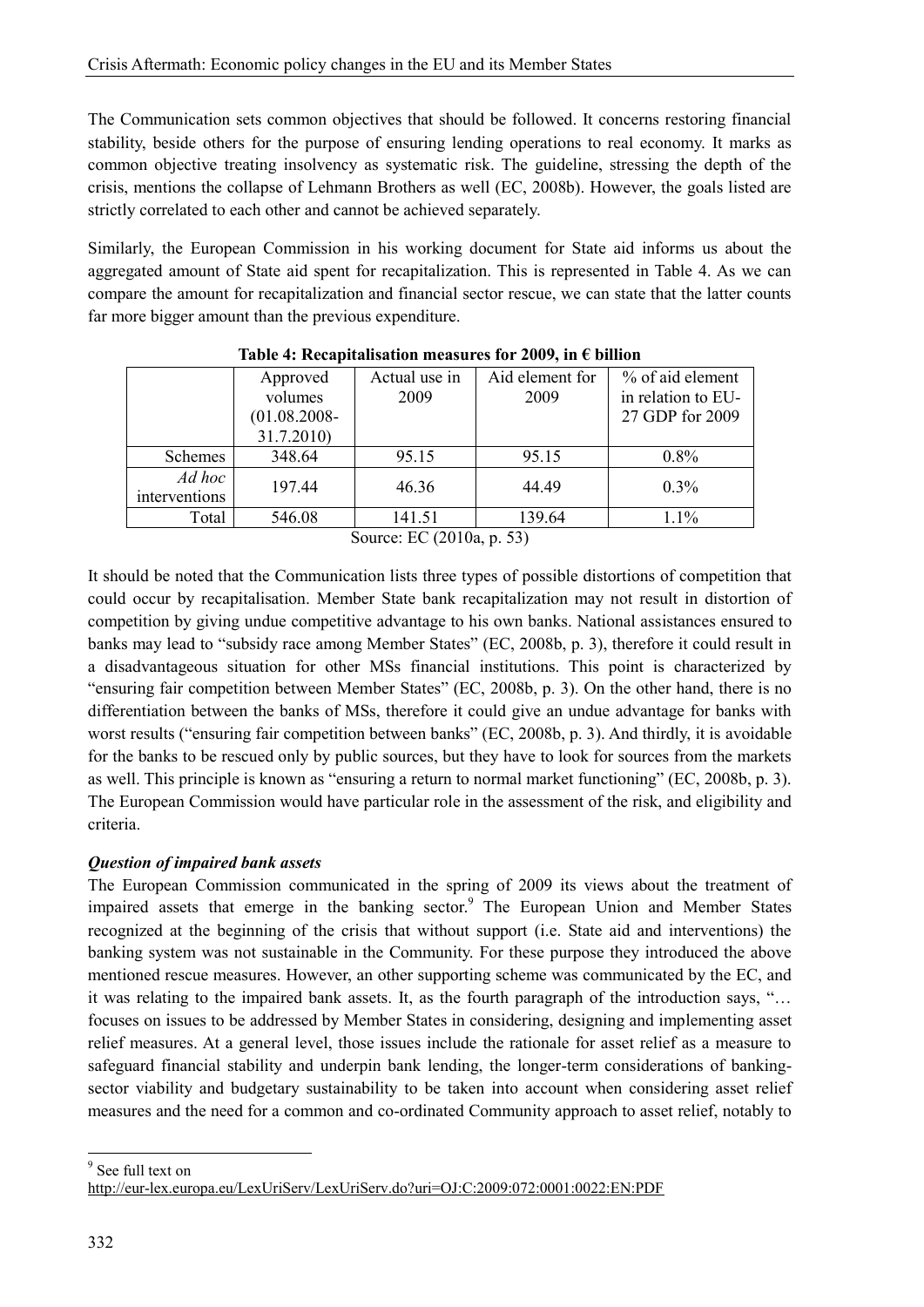ensure a level playing field" (EC, 2009c, p. 1). The communication details how the European Commission imagine to handle the question of asset relief. It lists "issues such as (i) transparency and disclosure requirements; (ii) burden sharing between the State, shareholders and creditors; (iii) aligning incentives for beneficiaries with public policy objectives; (iv) principles for designing asset relief measures in terms of eligibility, valuation and management of impaired assets; and (v) the relationship between asset relief, other government support measures and the restructuring of banks" (EC, 2009c, p. 1).

Summarizing, Farantouris (2010) proposes that in the future State aid-related amendments should run along three principles. Firstly, he argues that closer co-operation should be form between MSs. He underlines the importance of control in rescue measures. This would improve efficiency of the State aid and intervention. Thirdly, deep competition analysis should initiate aiding activity. This would cover abuse of dominant position issues and merger regulation as well.

#### *Antitrust regulations*

In the time of crisis every fields of competition policy is affected but the measure of it is variable. As we have seen in the previous subsection crisis-related State aid regulations are highly sophisticated. In this section we will examine the most important changes in relation to the antitrust regulation.

 First of all, to understand the essential feature of crisis antitrust behaviour we have to the take a look on the background and on the logic of it. Antitrust activity (i.e. cartels and abuse of power in dominant position) could be increased during the time of crisis since markets where the affected firms are professing could become narrowed. These markets could be characterized as any other markets of an economy in crisis. However, exposure of sectors is variable due to their characteristics. As Kokkoris (2010, p. 727) says: "Crisis cartels are likely to appear in industries where production facilities are durable and specialized and consumer demand falls due to adverse market conditions." Anyway, antitrust attitude in these circumstances may come to the front, therefore effective antitrust regulation is needed to prevent the free competition from distortions sketched in.

The Commission issued the "Guidance on the Commission's enforcement priorities in applying Article 82 of the EC Treaty to abusive exclusionary conduct by dominant undertakings"<sup>10</sup> on the 3rd of December 2008. This guidance made no expressed reference on the crisis, but its statements are authoritative in a lot of aspects. It, firstly, "… sets out the main principles of an effects-based approach determining enforcement priorities in relation to Article 82 EC …" (EC, 2009d, p. 6). Secondly, it gives a framework for specific forms of abuse. These handle affairs relating to exclusive dealing, tying and bundling, predation, refusal to supply and margin squeeze (EC, 2009e). However, 2009 and 2010 annual report made no expressive statement on crisis affected antitrust regulation development. In these years establishing of new block exemption in antitrust regulations were being initiated (both vertical and horizontal agreements) (EC, 2010b), and accepted (the vertical block exemption regulation (BER) on the 20th of April 2010, while for the horizontal agreements on the 14th of December 2010). In relation to the BER for vertical agreements the Commission states that "the basic principle of the revised rules remains that companies with limited market power are free to decide how their products are distributed, provided their agreements do not contain price-fixing or other hardcore restrictions. However, the rules were revised in order to take into account both the buyers' and sellers' potential market power so that all parties to the agreement must have a market share under 30% for a block exemption" (EC, 2011b, pp. 14-15). There are several changes in the case of horizontal

<sup>&</sup>lt;u>.</u>  $10$  See full text:

<http://eur-lex.europa.eu/LexUriServ/LexUriServ.do?uri=OJ:C:2009:045:0007:0020:EN:PDF>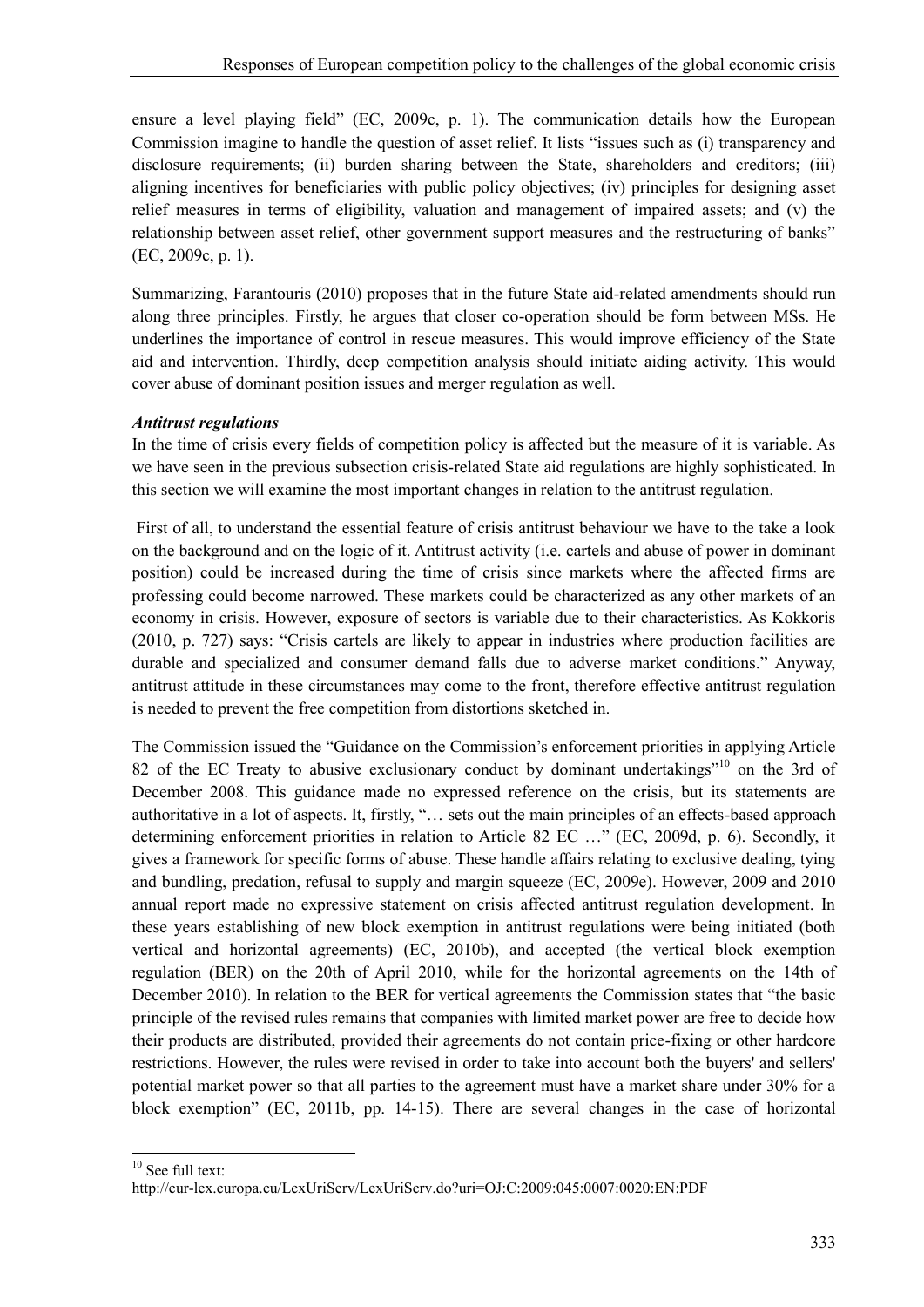agreements, since "the new rules on horizontal cooperation agreements are much more detailed, userfriendly and clearer than the previous ones" (EC, 2011b, p. 15).

#### *Merger control*

According to the Commission's 2008 annual report on competition policy, on the field of merger control a guidance was being accepted (EC, 2009d). The guidance, named Notice and Remedies (22nd of October 2008) was supplemented with the amended Implementation Regulation. As it was underlined in the cases of antitrust, neither at the merger control regulations are expressed reference to the current crisis. However, the reform could be seen as a forward-looking development of the merger control. It could be made out from the summary of the reform. It draws as follows:

*"The reform imposes more stringent information requirements on merging parties, requiring the notifying parties to systematise the information to be provided. It also clarifies and tightens up the requirements for the sufficient scope of divestitures and for the suitability of purchasers, and explains the application of "up-front buyer" provisions and "fix-it-first" solutions" (EC, 2009d, p. 9).*

There is another explanation of the Commission. The Commission brings merger control to Member States' attention to "distinguish interventions with a protectionist motivation from a genuine pursuit of legitimate public interests" (EC 2010b, p. 30.). For this purpose Article 21 of the EC Merger Regulation is authoritative. The (4) paragraph of Article 21 states that "notwithstanding paragraphs 2 and 3, Member States may take appropriate measures to protect legitimate interests other than those taken into consideration by this Regulation and compatible with the general principles and other provisions of Community law" (EC, 2004).

## **4. Conclusions**

The crisis that has escalated in Europe in the mid-2008 has caused amendments in economic policy concepts in the European Union. Due to this, it was a need for the modernisation of the common competition policy, to adapt it to the challenges the economic crisis meant.

In these circumstances State aid rules played central role. It seemed that, however, Member State interventions overcame common State aid rules guided by the primary law. Therefore the European Commission initiated its supplementing work relating to State aid activity with the clear purpose of keeping in check rescue measures. This was manifesting especially in its communications and guidance. Among the State aid measures special role was dedicated to the rescue of financial sector. This finding is valid since modern (real) economies do not exist without strong financial background. Rescue measures took place in the form recapitalizations or impaired assets rescue as well.

It is an open question how the European Commission will reduce crisis management measures after the crisis. A positive sign from the Institution is the emphasized importance of reduction and avoidance of market distortion and discriminatory measures. Giving up again national sovereignty on the field of State aid would be a lesson for MSs that they had already done one time – in accordance with the Treaty provisions.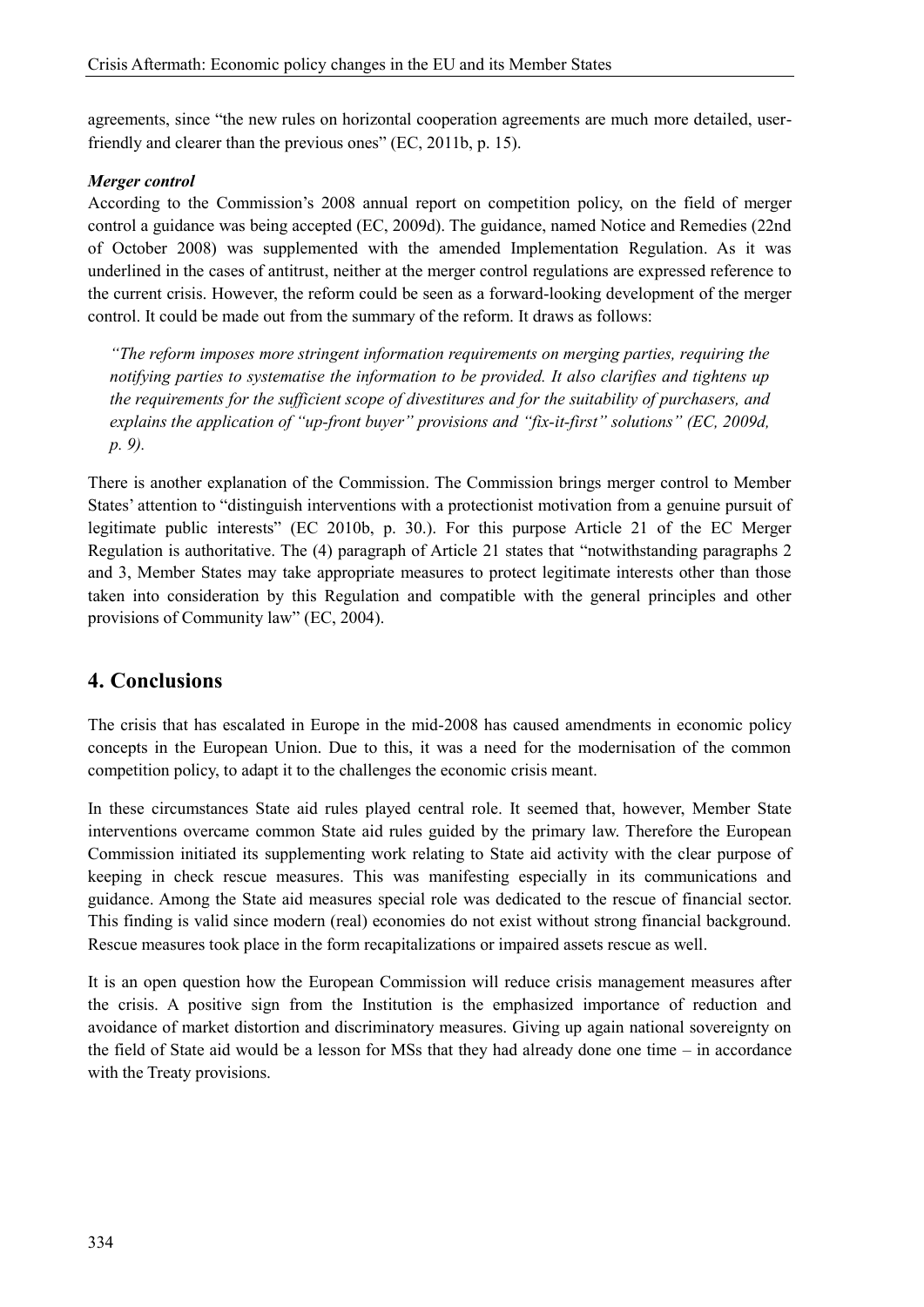## **References**

1. Cejnar, L. (2011): After the global financial crisis: key competition law developments in Australia, the United States, the EU and the UK. *Law and Financial Markets Review*, 5, 3, pp. 201- 212.

2. Clemenz, G. – Janssen, M. (2011): Facing the crisis: new challenges for competition policy. Selected papers from the 2010 annual meeting of the Austrian economic association. *Empirica*, 38, pp. 283-285.

3. EC (2004): *Merger Regulation*. European Commission, Brussels.

http://eur-[lex.europa.eu/LexUriServ/LexUriServ.do?uri=OJ:L:2004:024:0001:0022:EN:PDF](http://eur-lex.europa.eu/LexUriServ/LexUriServ.do?uri=OJ:L:2004:024:0001:0022:EN:PDF)

4. EC (2008a): *Communication from the Commission — The application of State aid rules to measures taken in relation to financial institutions in the context of the current global financial crisis*. European Commission.

5. EC (2008b): *Communication from the Commission — The recapitalisation of financial institutions in the current financial crisis: limitation of aid to the minimum necessary and safeguards against undue distortions of competition.* European Commission.

http://eur-[lex.europa.eu/LexUriServ/LexUriServ.do?uri=OJ:C:2009:010:0002:0010:EN:PDF](http://eur-lex.europa.eu/LexUriServ/LexUriServ.do?uri=OJ:C:2009:010:0002:0010:EN:PDF)

6. EC (2009a): *Communication from the Commission — Temporary Community framework for State aid measures to support access to finance in the current financial and economic crisis.* European Commission.

http://eur-[lex.europa.eu/LexUriServ/LexUriServ.do?uri=OJ:C:2009:016:0001:0009:EN:PDF](http://eur-lex.europa.eu/LexUriServ/LexUriServ.do?uri=OJ:C:2009:016:0001:0009:EN:PDF)

7. EC (2009b): *Communication from the Commission amending the temporary community framework for State aid measures to support access to finance in the current financial and economic crisis*. European Commission. [http://ec.europa.eu/competition/state\\_aid/legislation/atf\\_en.pdf](http://ec.europa.eu/competition/state_aid/legislation/atf_en.pdf)

8. EC (2009c): Communication from the Commission on the treatment of impaired assets in the Community banking sector. European Commission.

http://eur-[lex.europa.eu/LexUriServ/LexUriServ.do?uri=OJ:C:2009:072:0001:0022:EN:PDF](http://eur-lex.europa.eu/LexUriServ/LexUriServ.do?uri=OJ:C:2009:072:0001:0022:EN:PDF)

9. EC (2009d): *Report from the Commission. Report on Competition Policy 2008.* European Commission.

[http://ec.europa.eu/competition/publications/annual\\_report/2008/en.pdf](http://ec.europa.eu/competition/publications/annual_report/2008/en.pdf)

10. EC (2009e): *Communication from the Commission — Guidance on the Commission's enforcement priorities in applying Article 82 of the EC Treaty to abusive exclusionary conduct by dominant undertakings*. European Commission.

http://eur-[lex.europa.eu/LexUriServ/LexUriServ.do?uri=OJ:C:2009:045:0007:0020:EN:PDF](http://eur-lex.europa.eu/LexUriServ/LexUriServ.do?uri=OJ:C:2009:045:0007:0020:EN:PDF)

11. EC (2010a): *Facts and figures on State aid in the Member States.* Commission staff working document. European Commission, Brussels

12. EC (2010b): *Report on Competition Policy 2009*. European Commission.

[http://ec.europa.eu/competition/publications/annual\\_report/2009/en.pdf](http://ec.europa.eu/competition/publications/annual_report/2009/en.pdf)

13. EC (2011a): *Competition*. European Commission.

[http://ec.europa.eu/competition/state\\_aid/legislation/temporary.html](http://ec.europa.eu/competition/state_aid/legislation/temporary.html)

14. EC (2011b): *Report from the Commission. Report on Competition Policy 2010*. European Commission. [http://ec.europa.eu/competition/publications/annual\\_report/2010/part1\\_en.pdf](http://ec.europa.eu/competition/publications/annual_report/2010/part1_en.pdf)

15. ECOFIN (2008): *Immediate responses to financial turmoil*. Council of The European Union. [http://www.consilium.europa.eu/ueDocs/cms\\_Data/docs/pressData/en/misc/103202.pdf](http://www.consilium.europa.eu/ueDocs/cms_Data/docs/pressData/en/misc/103202.pdf)

16. EEC (1957): Treaty establishing the European Economic Community. Rome.

http://eur-[lex.europa.eu/en/treaties/index.htm#founding](http://eur-lex.europa.eu/en/treaties/index.htm#founding)

17. Eurostat (2011): *Eurostat*. European Commission.

<http://epp.eurostat.ec.europa.eu/portal/page/portal/eurostat/home/>